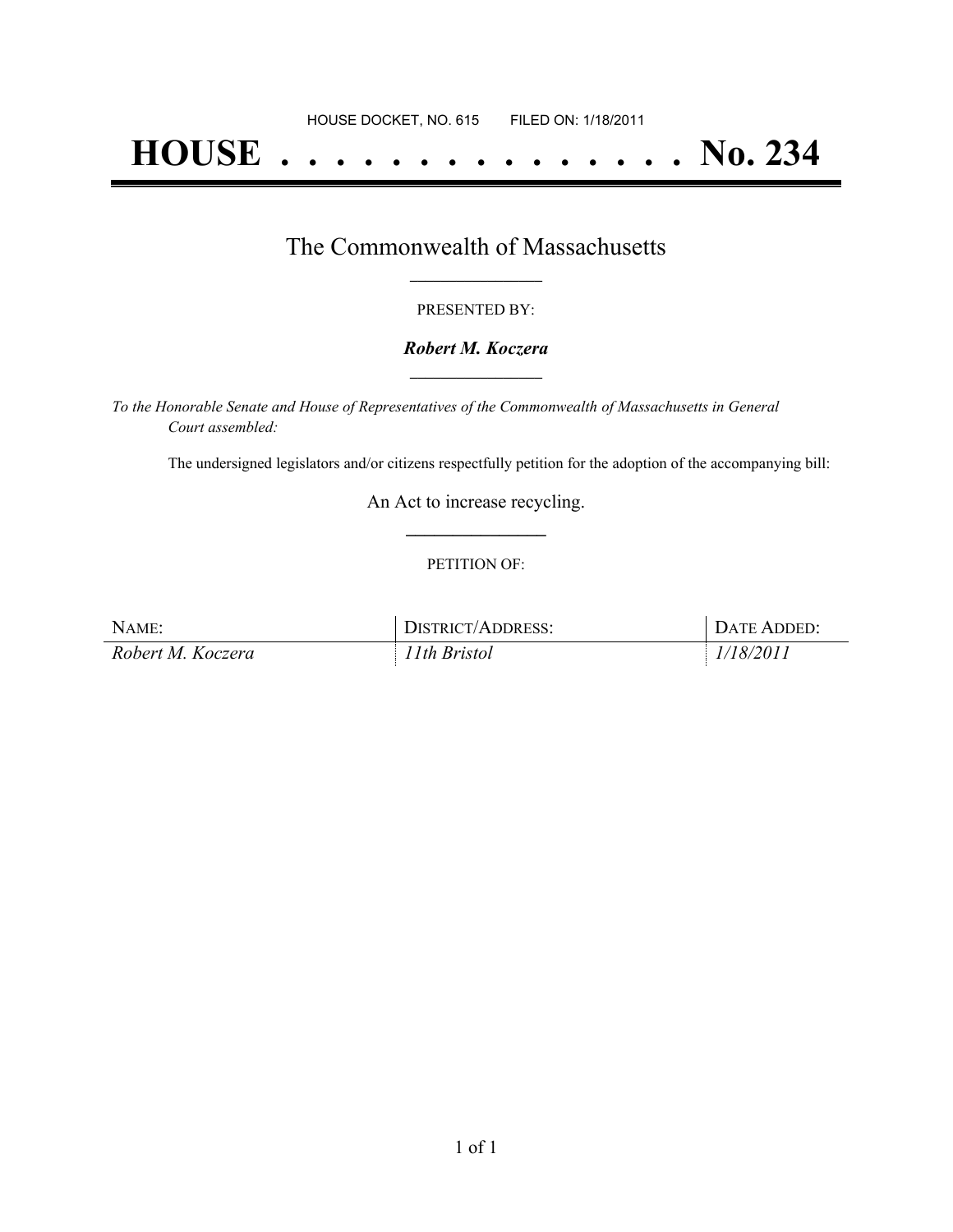#### HOUSE DOCKET, NO. 615 FILED ON: 1/18/2011

## **HOUSE . . . . . . . . . . . . . . . No. 234**

By Mr. Koczera of New Bedford, a petition (accompanied by bill, House, No. 234) of Robert M. Koczera for legislation to further regulate the recycling of certain materials by multi-family residences within the Commonwealth. Environment, Natural Resources and Agriculture.

### [SIMILAR MATTER FILED IN PREVIOUS SESSION SEE HOUSE, NO. *769* OF 2009-2010.]

## The Commonwealth of Massachusetts

**\_\_\_\_\_\_\_\_\_\_\_\_\_\_\_ In the Year Two Thousand Eleven \_\_\_\_\_\_\_\_\_\_\_\_\_\_\_**

An Act to increase recycling.

Be it enacted by the Senate and House of Representatives in General Court assembled, and by the authority *of the same, as follows:*

1 SECTION 1. Section 2 of chapter 21H of the General Laws, as appearing in the 2000

2 Official Edition, is hereby further amended by adding after the definition of "Landfill" the

- 3 following definitions:-
- 4 "Mercury-added product" means a product, commodity, chemical, or product with a

5 component that contains mercury or a mercury compound intentionally added to the product,

- 6 commodity, chemical, or component in order to provide a specific characteristic, appearance, or
- 7 quality or to perform a specific function for any other reason.
- 8 "Multi-family residence" means a building or complex of buildings in which are located 9 more than four individual units that are used for residential purposes.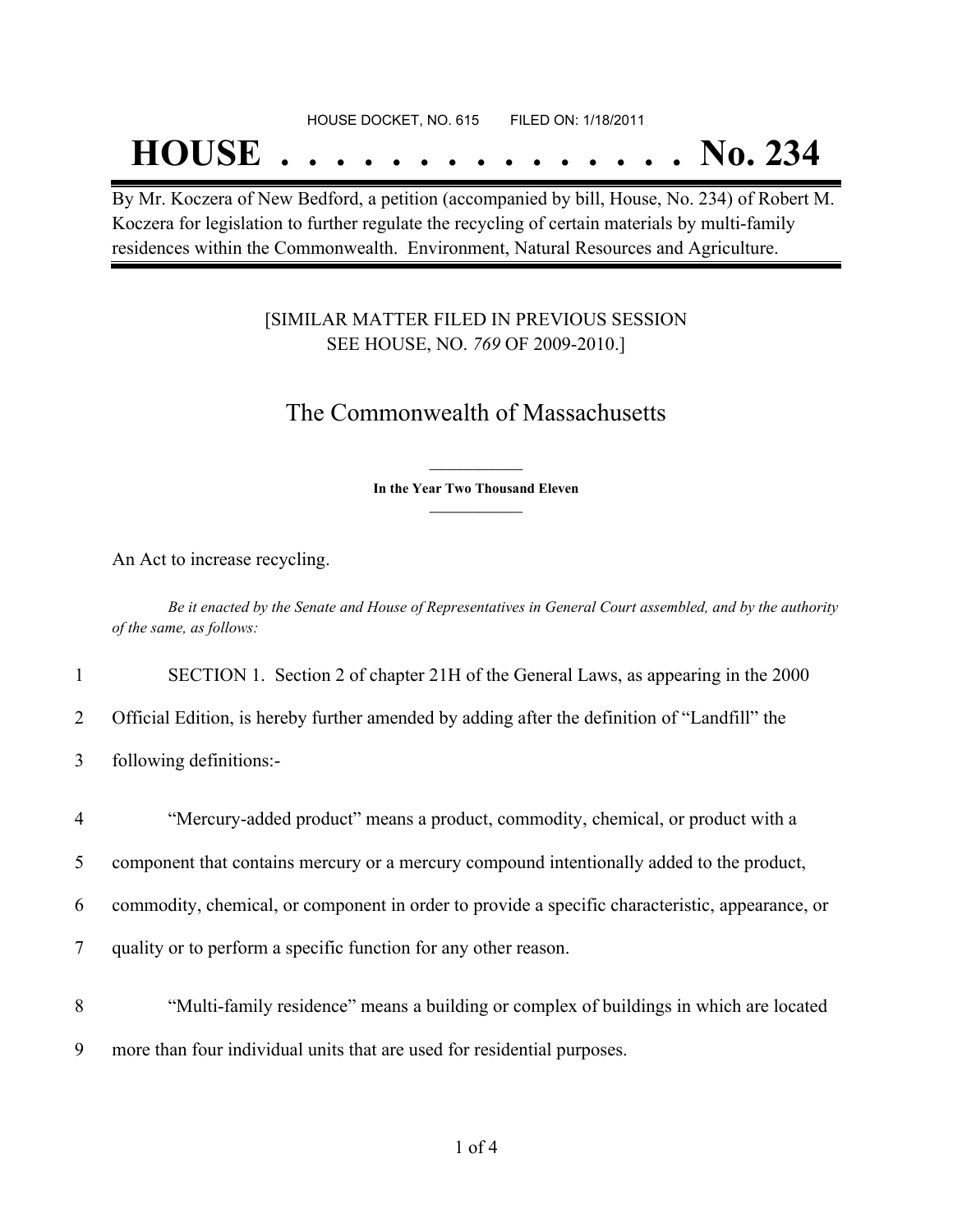"Owner" or "Operator" of a multi-family residence means any persona who owns, operates or manages, or otherwise controls a multi-family residence. Such terms shall include,

but are not limited to, property owners, property managers and superintendents.

 SECTION 2. Section 2 of chapter 21H of the General Laws, as appearing in the 2000 Official Edition, is hereby further amended by adding after the definition of "Public Body" the following definitions:-

 "Recyclable" or "Recyclable Material" means a material that has the potential to be recycled and which is pre-sorted and has not been contaminated by significant amounts of toxic substances. Such materials shall include but are not limited to: aluminum, glass and bi-metal food and beverage containers; single polymer plastic food and beverage containers; and recyclable paper (including newspapers, magazines, kraft or brown paper bags, white and colored office paper, mail, paperboard, and other paper products, but excluding tissue paper, toweling, paper plates, cups, and other low grade paper products which cannot be processed by Paper mills due to their normal intended use).

 "Recycle" or "Recycling" means to recover materials or by-products which are: reused, used as an ingredient or a feedstock in an industrial or manufacturing process to make a marketable product: or use in a particular function or application as an effective substitute for a commercial product or commodity. "Recycle" or "Recycling" does not mean to recover energy from the combustion of material.

 "Transport" means the movement, by vessel or carrier, of solid waste from the point of generation to ultimate disposal, or any intermediate point for storage, reuse, treatment, or recycling.

of 4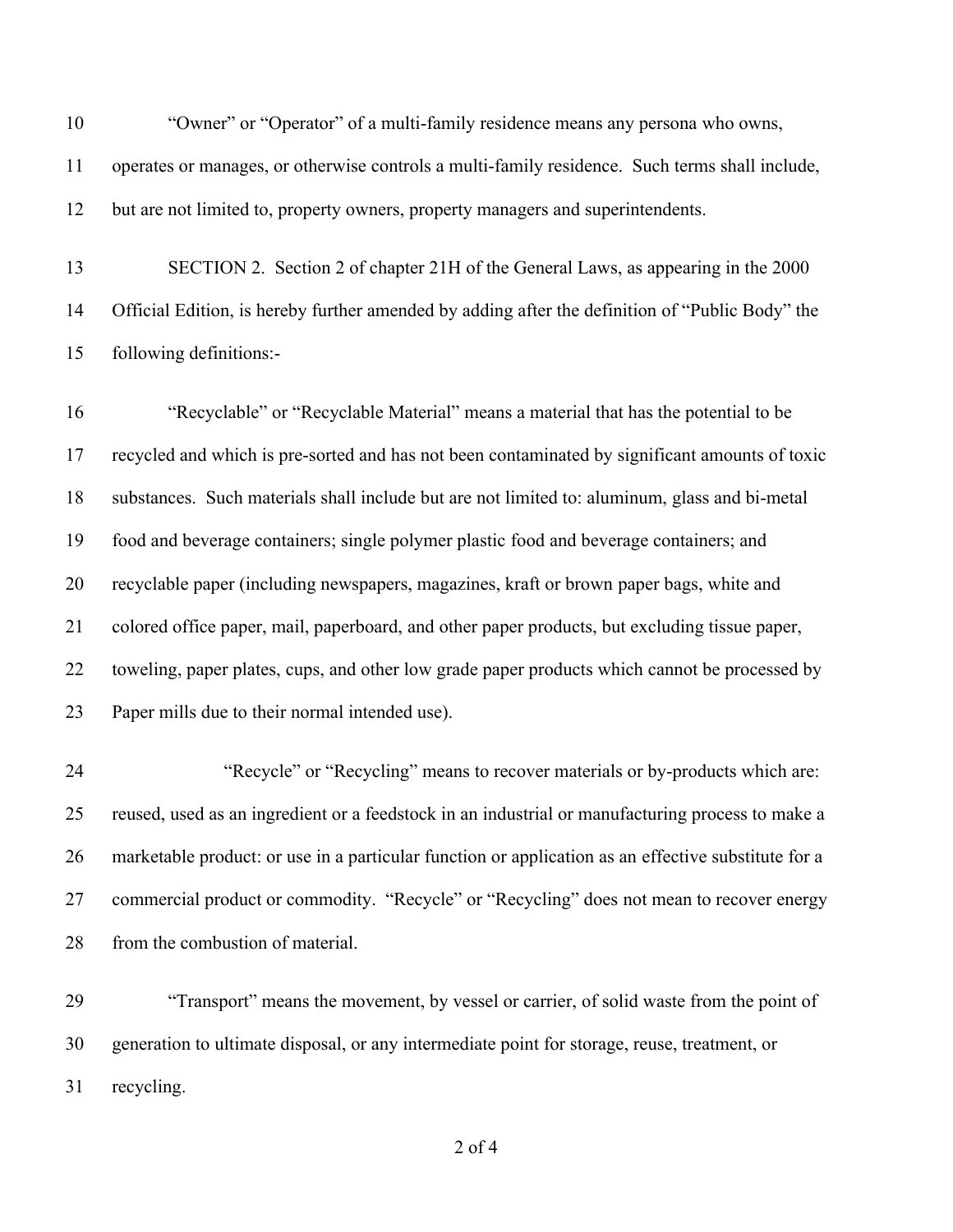| 32 | SECTION 3. Section 2 of chapter 21H of the General Laws, as appearing in the 2000               |
|----|-------------------------------------------------------------------------------------------------|
| 33 | Official Edition, is hereby further amended by adding after the definition of "Tipping fee" the |
| 34 | following definitions:-                                                                         |
| 35 | "White goods" means appliances employing electric, oil, natural gas or liquefied                |
| 36 | petroleum gas to supply heat or motive power to preserve or cook food, to wash or dry clothing  |
| 37 | or kitchen utensils or related items, or to cool or heat air or water.                          |
| 38 | "Yard waste" means leaves, grass clippings, weeds, hedge clippings, garden materials,           |
| 39 | and brush.                                                                                      |
| 40 | SECTION 4. Chapter 21H of the General Laws, as appearing in the 2000 Official                   |
| 41 | Edition, is hereby amended by inserting after section seven the following new section:-         |
| 42 | Section 7A. Establishment of recycling programs at multifamily residences.                      |
| 43 | (a) Owners and operators of multi-family residences that are not served by municipal            |
| 44 | recycling programs shall establish and maintain a recycling program for the occupants of multi- |
| 45 | family residences under their ownership, operation, or control. Such program shall provide for: |
| 46 | (1) The separation, collection, and processing of recyclable materials; and                     |
| 47 | (2) The provision of information about programs for collection and recycling of                 |
| 48 | unwanted lead acid batteries, mercury-added product, tires, white goods, devices containing     |
| 49 | cathode ray tubes, yard wastes, and other materials as directed by the department.              |
| 50 | (b) Owners and operator of multi-family residences shall establish their own recycling          |
| 51 | programs or create partnerships with other entitles to carry out the mandate of this section.   |

of 4